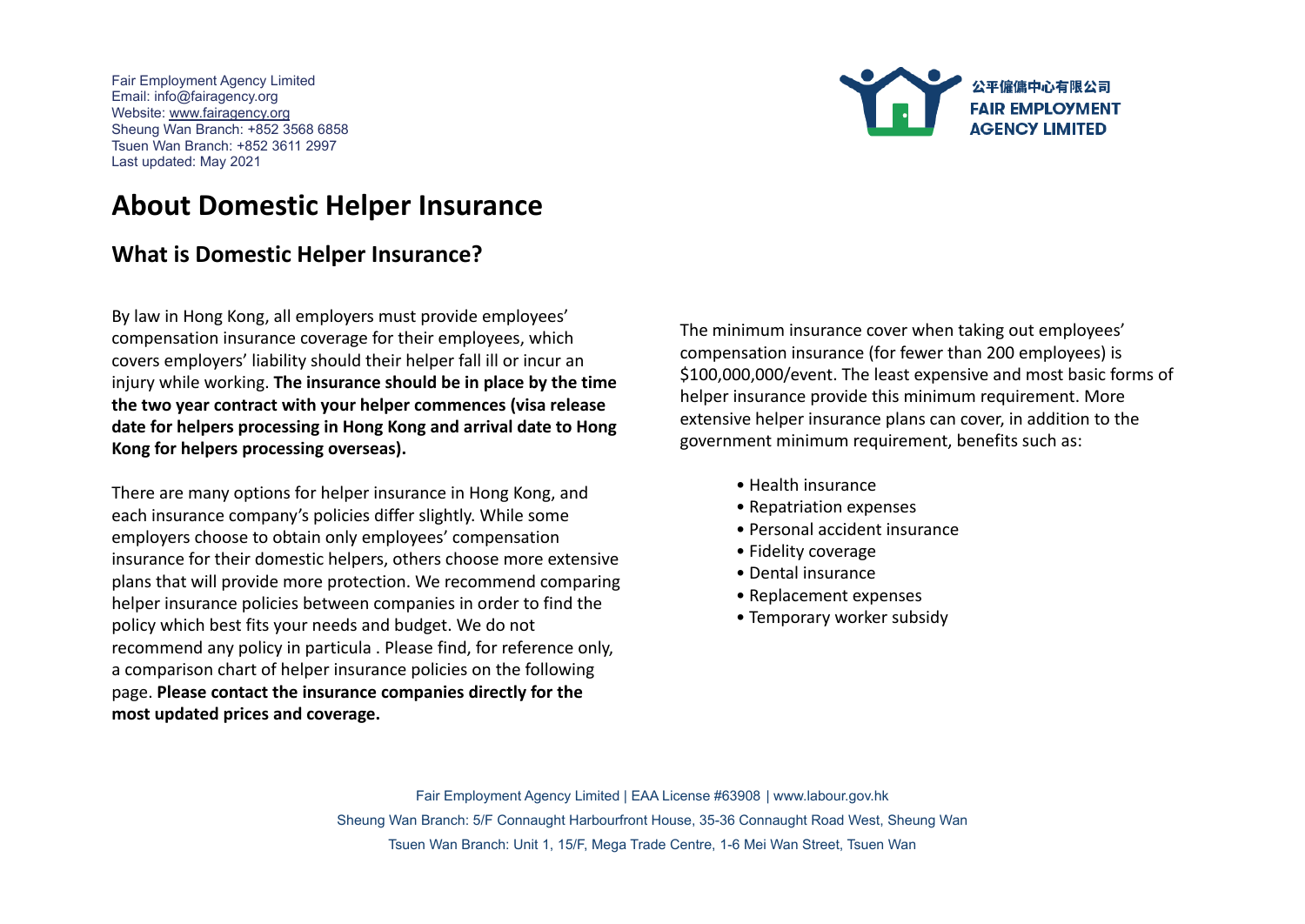

## **Insurance Plans**

|                   | <b>HSBC</b>        |                     | AIG (online purchase 10% off) |                        | <b>AXA</b>          | <b>Allied World Insurance</b> |                     |                     |
|-------------------|--------------------|---------------------|-------------------------------|------------------------|---------------------|-------------------------------|---------------------|---------------------|
|                   | <b>Basic Plan</b>  | Comprehensive       | <b>Super Care Plan</b>        | <b>Extra Care Plan</b> | <b>Basic</b>        | Plan A                        | Plan B              | Plan C              |
|                   |                    | Plan                | (when monthly                 | (when monthly          |                     |                               |                     |                     |
|                   |                    |                     | salary is \$4630)             | salary is \$4630)      |                     |                               |                     |                     |
|                   |                    |                     |                               |                        |                     |                               |                     |                     |
|                   |                    |                     |                               |                        |                     |                               |                     |                     |
| Cost              | \$585.49/year      | \$860.72/year       | \$647.1/year                  | \$342/year             | \$680/year          | \$477/year                    | \$740/year          | \$893/year          |
| <b>Employee's</b> | \$100,000,000      | \$100,000,000       | \$100,000,000                 | \$100,000,000          | \$100,000,000       | \$100,000,000                 | \$100,000,000       | \$100,000,000       |
| Compensation      | Per event          | Per event           | Per event                     | Per event              | Per event           | Per event                     | Per event           | Per event           |
| <b>Personal</b>   | n/a                | \$200,000 (death or | \$120,000                     | \$120,000              | \$100,000           | \$150,000                     | \$150,000           | \$150,000           |
| <b>Accident</b>   |                    | injury caused by    | (Accidental Death &           | (Accidental Death &    |                     |                               |                     |                     |
|                   |                    | robbery)            | Dismemberment)                | Dismemberment)         |                     |                               |                     |                     |
|                   |                    |                     | \$20,000                      | \$20,000               |                     |                               |                     |                     |
|                   |                    | \$100,000 (death or | (Emergency Medical            | (Emergency Medical     |                     |                               |                     |                     |
|                   |                    | injury caused by    | Expenses)                     | Expenses)              |                     |                               |                     |                     |
|                   |                    | other accident)     |                               |                        |                     |                               |                     |                     |
|                   |                    |                     |                               |                        |                     |                               |                     |                     |
| Hospitalization   | \$25,000/year,     | \$25,000/year,      | \$30,000/year,                | \$30,000/year,         | \$30,000/year,      | n/a                           | \$80,000/year,      | \$80,000/year,      |
| / Surgical        | \$300/day for room | \$300/day for room  | \$350/day for room,           | \$350/day for room,    | \$350/day for room, |                               | \$300/day for room, | \$300/day for room, |
| <b>Expenses</b>   |                    |                     | \$16,000/operation            | \$16,000/operation     | \$15,000/operation  |                               | \$10,000/disability | \$10,000/disability |
|                   |                    |                     |                               |                        |                     |                               |                     |                     |

Fair Employment Agency Limited | EAA License #63908 | www.labour.gov.hk

Sheung Wan Branch: 5/F Connaught Harbourfront House, 35-36 Connaught Road West, Sheung Wan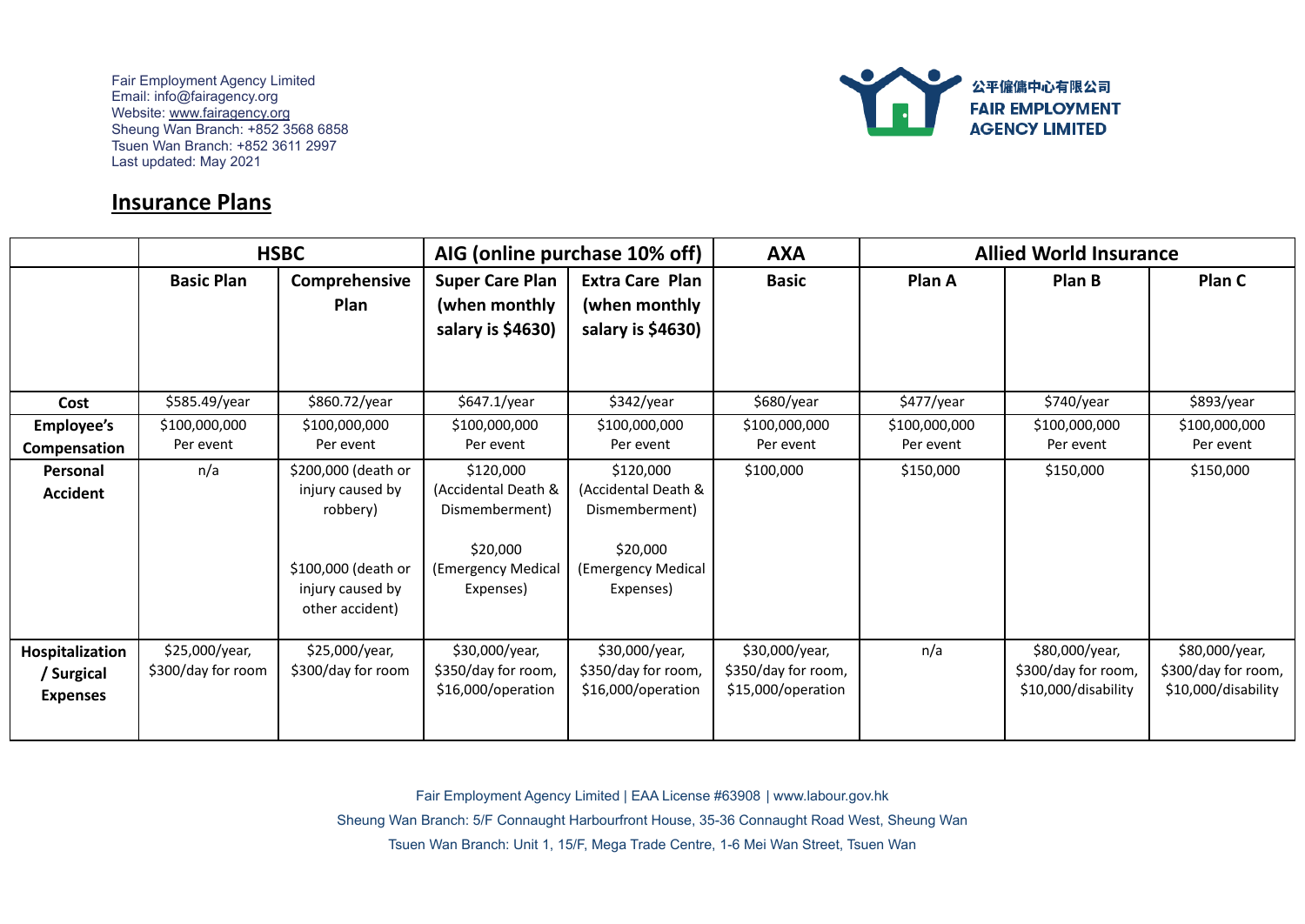

| Repatriation                      | \$15,000 | \$15,000                                      | \$3,000                             | \$3,000                             | \$20000                                                                                             | n/a | n/a | \$20,000                                                                                                                                                        |
|-----------------------------------|----------|-----------------------------------------------|-------------------------------------|-------------------------------------|-----------------------------------------------------------------------------------------------------|-----|-----|-----------------------------------------------------------------------------------------------------------------------------------------------------------------|
| <b>Expenses</b>                   |          |                                               | (medical unfit),<br>\$15000 (death) | (medical unfit),<br>\$15000 (death) |                                                                                                     |     |     |                                                                                                                                                                 |
| <b>Personal Effects</b>           | \$10,000 | \$10,000                                      | \$3,000                             | \$3,000                             | n/a                                                                                                 | n/a | n/a | n/a                                                                                                                                                             |
| <b>Fidelity</b>                   | n/a      | \$10,000                                      | \$4,000                             | \$4,000                             | \$8000                                                                                              | n/a | n/a | \$6,000                                                                                                                                                         |
| Coverage                          |          |                                               |                                     |                                     |                                                                                                     |     |     |                                                                                                                                                                 |
| <b>Clinic Expenses</b>            | n/a      | \$3000/year,<br>\$150/time per day            | \$4,000                             | n/a                                 | \$4,000 per year<br>\$200/visit/day<br>(out-patient visit)<br>\$500(\$100/visit/day<br>(Bonesetter) | n/a | n/a | 25 visits/year<br>Fully cover general<br>physician<br>consultation and 3<br>days basic<br>medication<br>\$150/visit<br>2 visits/year<br>(Emergency<br>expenses) |
| <b>Dental</b><br><b>Expenses</b>  | n/a      | 2/3 of actual<br>expenses up to<br>1,500/year | \$2,000                             | n/a                                 | \$2,500 per year,<br>\$200/visit/day                                                                | n/a | n/a | \$3,000<br>2/3 of actual<br>expenses                                                                                                                            |
| <b>Domestic</b>                   | n/a      | \$200,000                                     | \$100,000                           | n/a                                 | n/a                                                                                                 | n/a | n/a | \$100,000                                                                                                                                                       |
| <b>Worker Liability</b>           |          |                                               |                                     |                                     |                                                                                                     |     |     |                                                                                                                                                                 |
| Replacement<br><b>Expenses</b>    | n/a      | \$5000/year                                   | \$6,000                             | n/a                                 | \$10,000                                                                                            | n/a | n/a | \$5,000<br>Max \$200/day                                                                                                                                        |
| <b>Unauthorised</b><br>use of IDD | n/a      | \$3,000/year                                  | n/a                                 | n/a                                 | \$3000                                                                                              | n/a | n/a | n/a                                                                                                                                                             |

Fair Employment Agency Limited | EAA License #63908 | www.labour.gov.hk

Sheung Wan Branch: 5/F Connaught Harbourfront House, 35-36 Connaught Road West, Sheung Wan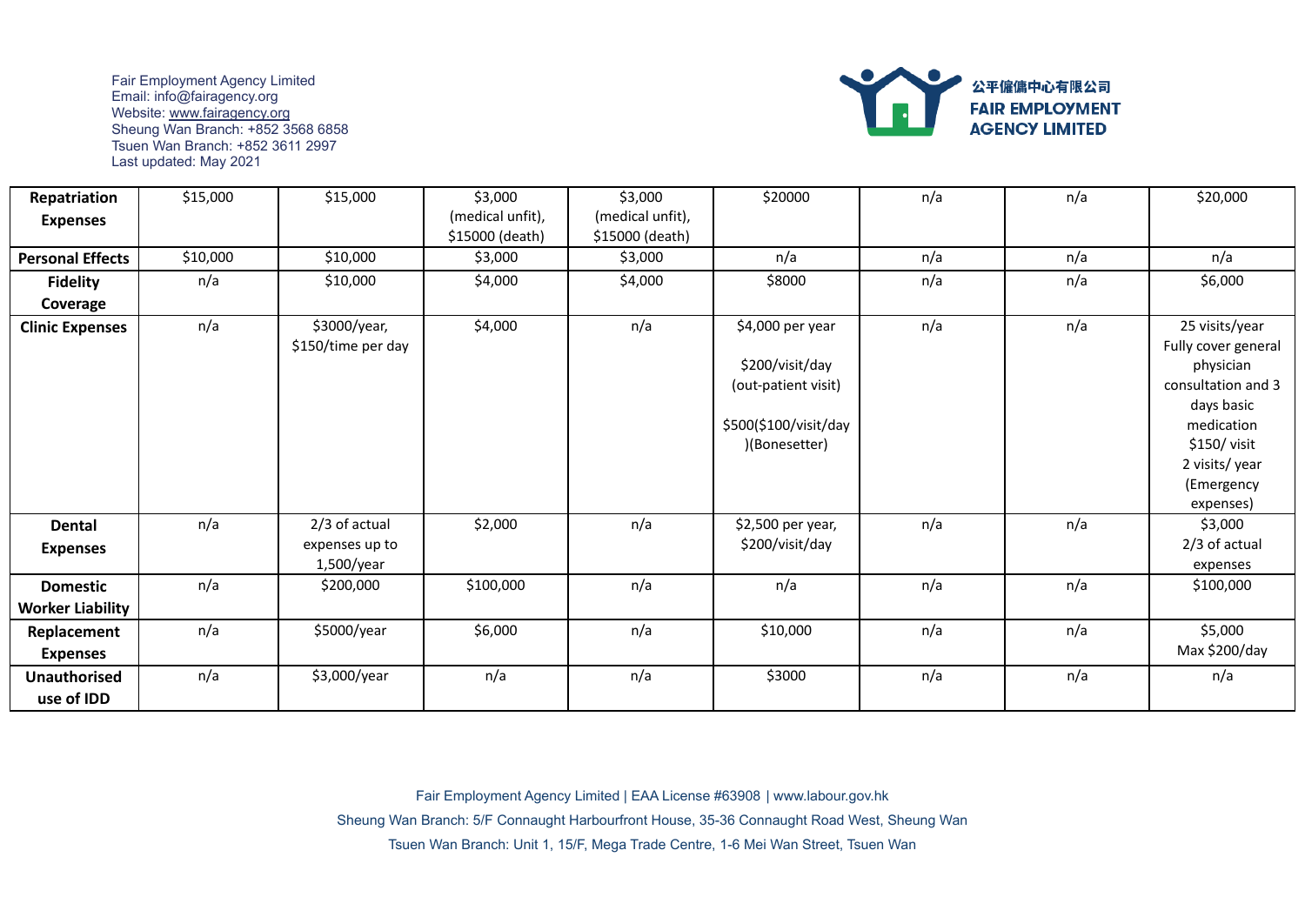

| <b>Temporary</b>    | n/a             | \$6,000/year at | \$7500         | n/a       | n/a            | n/a | n/a             | \$200/day |
|---------------------|-----------------|-----------------|----------------|-----------|----------------|-----|-----------------|-----------|
| helper              |                 | \$200/day       |                |           |                |     |                 |           |
| allowance           |                 |                 |                |           |                |     |                 |           |
| Lock                | n/a             | \$500/year      | n/a            | n/a       | \$1000         | n/a | n/a             | n/a       |
| replacement         |                 |                 |                |           |                |     |                 |           |
| (due to             |                 |                 |                |           |                |     |                 |           |
| infidelity or       |                 |                 |                |           |                |     |                 |           |
| repatriation of     |                 |                 |                |           |                |     |                 |           |
| helper)             |                 |                 |                |           |                |     |                 |           |
| <b>How to Apply</b> | www.hsbc.com.hk |                 | www.aig.com.hk |           | www.axa.com.hk |     | www.awac.com.hk |           |
|                     | 28678678        |                 |                | 3666 7033 |                |     | 2968 1636       |           |

|                   | HongLeong           | Zurich              | <b>FWD</b>          | <b>Blue Cross</b> |                     |                     |
|-------------------|---------------------|---------------------|---------------------|-------------------|---------------------|---------------------|
|                   | <b>Basic Plan</b>   | <b>Basic Plan</b>   | <b>Basic</b>        | Plan A            | Plan B              | Plan C              |
| Cost              | \$300/year          | \$720/year          | \$680/year          | \$350/year        | \$650/year          | \$750/year          |
| <b>Employee's</b> | \$100,000,000       | \$100,000,000       | \$100,000,000       | \$100,000,000     | \$100,000,000       | \$100,000,000       |
| Compensation      | Per event           | Per event           | Per event           | Per event         | Per event           | Per event           |
| Personal          | \$200,000           | \$100,000           | \$120,000           | n/a               | \$100,000           | \$150,000           |
| Accident          |                     |                     |                     |                   |                     |                     |
| Hospitalization   | \$25,000/year,      | \$25,000/year       | \$30,000/year,      | n/a               | \$20,000/year,      | \$25,000/year,      |
| /Surgical         | \$300/day for room, | \$300/day for room, | \$350/day for room, |                   | \$300/day for room, | \$300/day for room, |
| <b>Expenses</b>   | \$15,000/operation  | \$10,000/operation  | \$15,000/operation  |                   | \$10,000/operation  | \$10,000/operation  |
| Repatriation      | \$20,000            | \$10,000            | \$25,000            | n/a               | \$20,000            | \$20,000            |
| <b>Expenses</b>   |                     |                     |                     |                   |                     |                     |

Fair Employment Agency Limited | EAA License #63908 | www.labour.gov.hk

Sheung Wan Branch: 5/F Connaught Harbourfront House, 35-36 Connaught Road West, Sheung Wan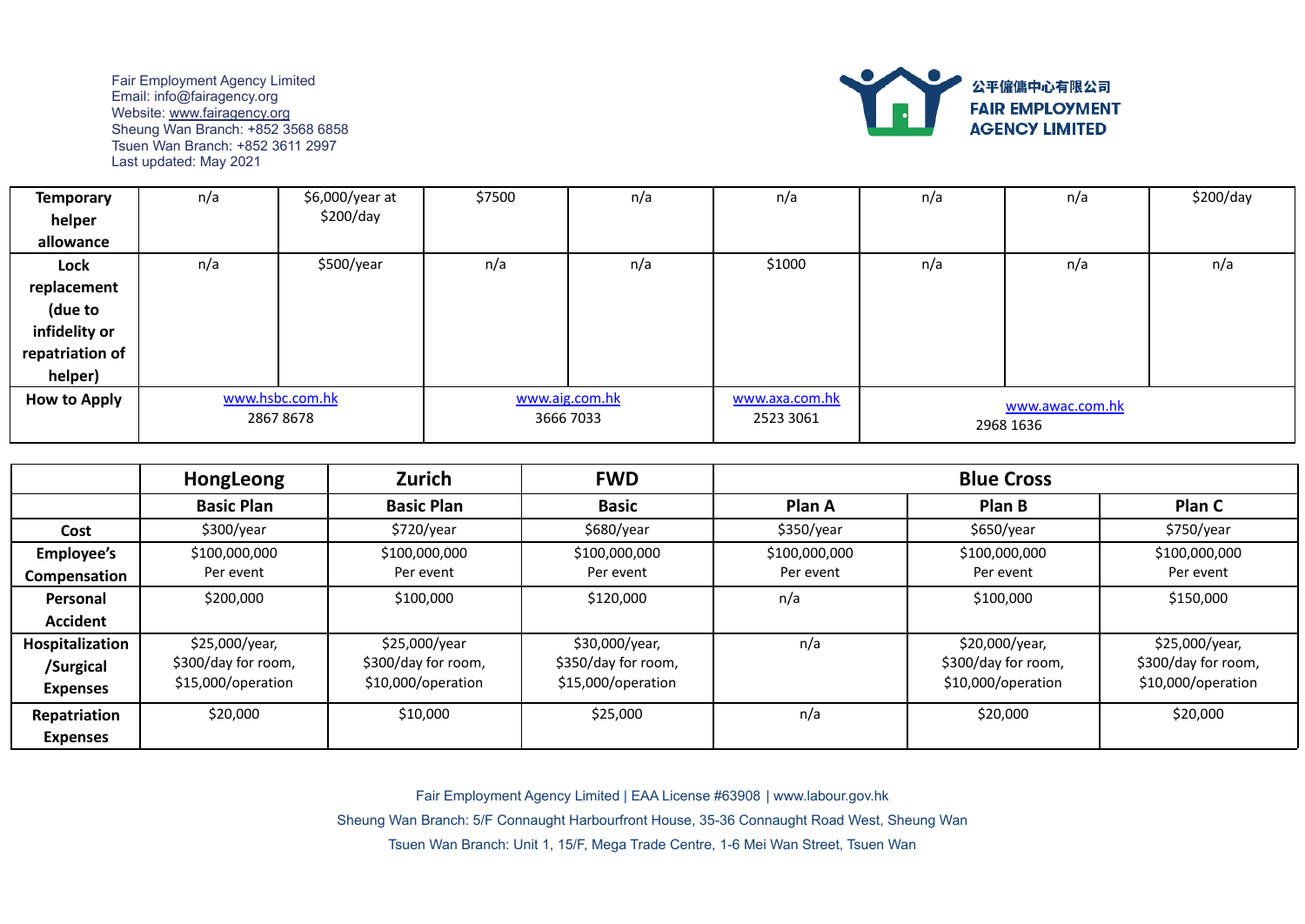

| Personal               | \$10,000                  | n/a                       | n/a                       | n/a                  | n/a               | n/a               |  |
|------------------------|---------------------------|---------------------------|---------------------------|----------------------|-------------------|-------------------|--|
| <b>Effects</b>         |                           |                           |                           |                      |                   |                   |  |
| <b>Fidelity</b>        | \$10,000                  | \$10,000                  | \$5,000                   | n/a                  | \$3,000           | \$6,000           |  |
| Coverage               |                           |                           |                           |                      |                   |                   |  |
| <b>Clinic Expenses</b> | \$3,000 per year,         | \$4,000 per year,         | \$4,000 per year,         | n/a                  | \$3,000 per year, | \$3,000 per year, |  |
|                        | \$180/visit/day           | \$200/visit/day           | \$200/visit/day           |                      | \$150/visit/day   | \$200/visit/day   |  |
|                        |                           |                           | (max. one visit per day)  |                      |                   |                   |  |
| <b>Dental</b>          | 2/3 of actual expenses up | 2/3 of actual expenses up | 2/3 of actual expenses up | n/a                  | \$1,500           | \$1,500           |  |
| <b>Expenses</b>        | to \$1,500/year           | to \$1,500/year           | to \$2,000/year           |                      |                   |                   |  |
| <b>Domestic</b>        | \$100,000                 | n/a                       | n/a                       | n/a                  | n/a               | \$200,000         |  |
| Worker                 |                           |                           |                           |                      |                   |                   |  |
| Liability              |                           |                           |                           |                      |                   |                   |  |
| Replacement            | \$5,000                   | \$3,000                   | \$10,000                  | n/a                  | \$3,000           | \$10,000          |  |
| <b>Expenses</b>        |                           |                           |                           |                      |                   |                   |  |
| <b>Temporary</b>       | n/a                       | \$200/day                 | n/a                       | n/a                  | n/a               | n/a               |  |
| helper                 |                           |                           |                           |                      |                   |                   |  |
| allowance              |                           |                           |                           |                      |                   |                   |  |
| <b>Unauthorised</b>    | n/a                       | \$3,000                   | n/a                       | n/a                  | n/a               | n/a               |  |
| use of IDD             |                           |                           |                           |                      |                   |                   |  |
|                        |                           |                           |                           |                      |                   |                   |  |
| <b>How to Apply</b>    | www.hl-insurance.com      | www.zurich.com.hk         | www.fwd.com.hk            | www.bluecross.com.hk |                   |                   |  |
|                        | 2961 2266                 | 2968 2288                 | 3123 3123                 | 3608 2988            |                   |                   |  |

Fair Employment Agency Limited | EAA License #63908 | www.labour.gov.hk Sheung Wan Branch: 5/F Connaught Harbourfront House, 35-36 Connaught Road West, Sheung Wan Tsuen Wan Branch: Unit 1, 15/F, Mega Trade Centre, 1-6 Mei Wan Street, Tsuen Wan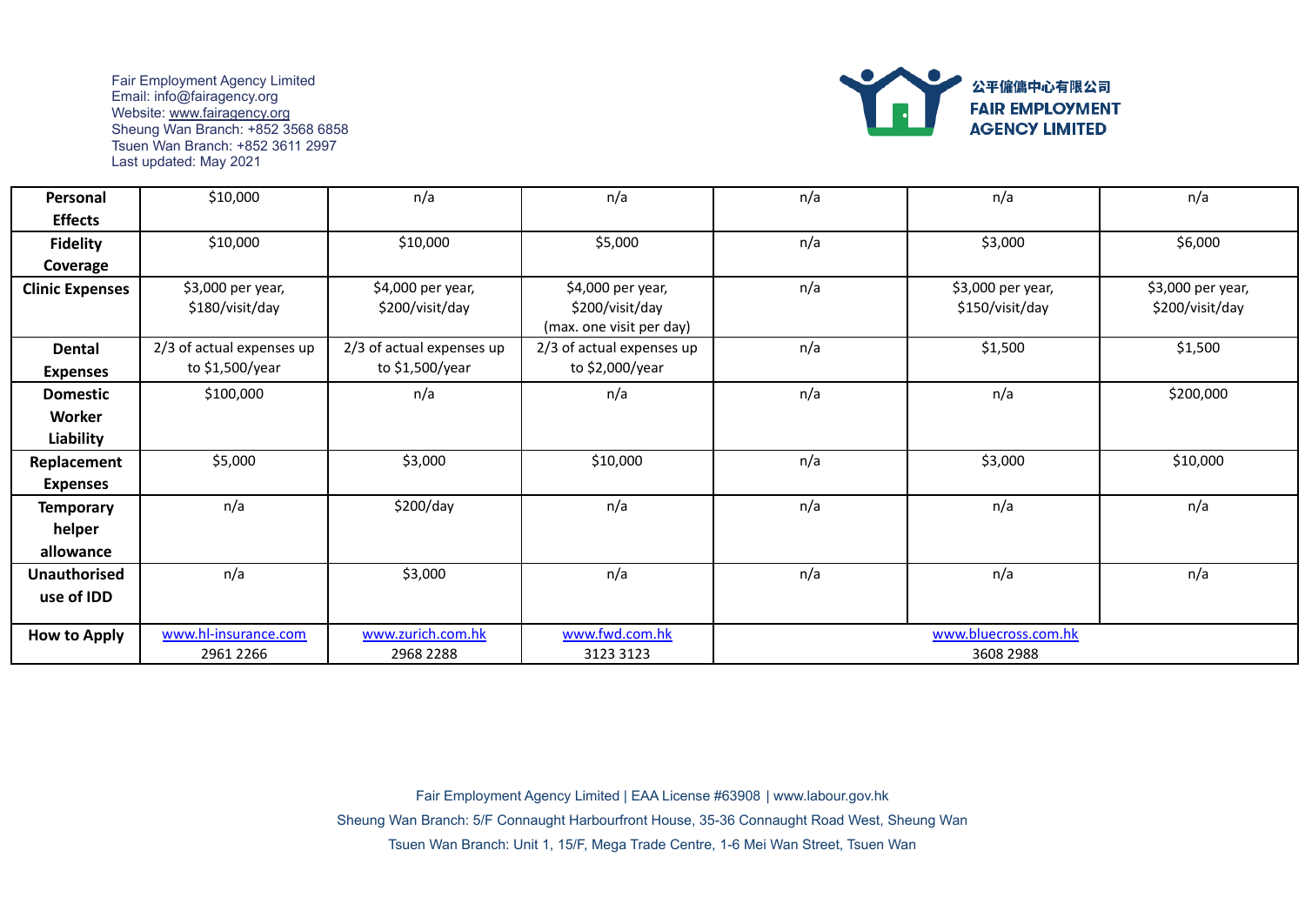

|                   | Prudential           | <b>QBE</b>                                |                      | <b>Dah Sing Bank</b>      |
|-------------------|----------------------|-------------------------------------------|----------------------|---------------------------|
|                   | <b>Standard Plan</b> | <b>Basic Plan</b>                         | <b>Standard Plan</b> | <b>Comprehensive Plan</b> |
| Cost              | \$730/year           | \$750/year                                | \$450/year           | \$680/year                |
| <b>Employee's</b> | \$100,000,000        | \$100,000,000                             | \$100,000,000        | \$100,000,000             |
| Compensation      | Per event            | Per event                                 | Per event            | Per event                 |
| Personal          | \$200,000            | \$200,000                                 | n/a                  | \$100,000                 |
| <b>Accident</b>   |                      |                                           |                      |                           |
| Hospitalization   | \$30,000/year,       | \$30,000/year,                            | \$30,000/year,       | \$30,000/year,            |
| /Surgical         | \$400/day for room,  | \$300/day for room,                       | \$300/day for room,  | \$300/day for room,       |
| <b>Expenses</b>   | \$18,000/operation   | \$10,000/operation                        | \$10,000/operation   | \$10,000/operation        |
| Repatriation      | \$30,000             | \$20,000                                  | \$20,000             | \$20,000                  |
| <b>Expenses</b>   |                      |                                           |                      |                           |
| Personal          | \$2,500              | n/a                                       | n/a                  | n/a                       |
| <b>Effects</b>    |                      |                                           |                      |                           |
| <b>Fidelity</b>   | \$6,000              | \$3,000                                   | n/a                  | \$10,000                  |
| Coverage          |                      |                                           |                      |                           |
| <b>Clinic</b>     | \$4,000 per year,    | \$4,000 per year,                         | \$2,000 per year,    | \$4,500 per year,         |
| <b>Expenses</b>   | \$210/visit/day      | \$200/visit/day                           | \$100/visit/day      | \$150/visit/day           |
| <b>Dental</b>     | \$2,000              | 2/3 of actual expenses up to \$1,500/year | \$1,500              | \$1,500                   |
| <b>Expenses</b>   |                      |                                           |                      |                           |

Fair Employment Agency Limited | EAA License #63908 | www.labour.gov.hk

Sheung Wan Branch: 5/F Connaught Harbourfront House, 35-36 Connaught Road West, Sheung Wan